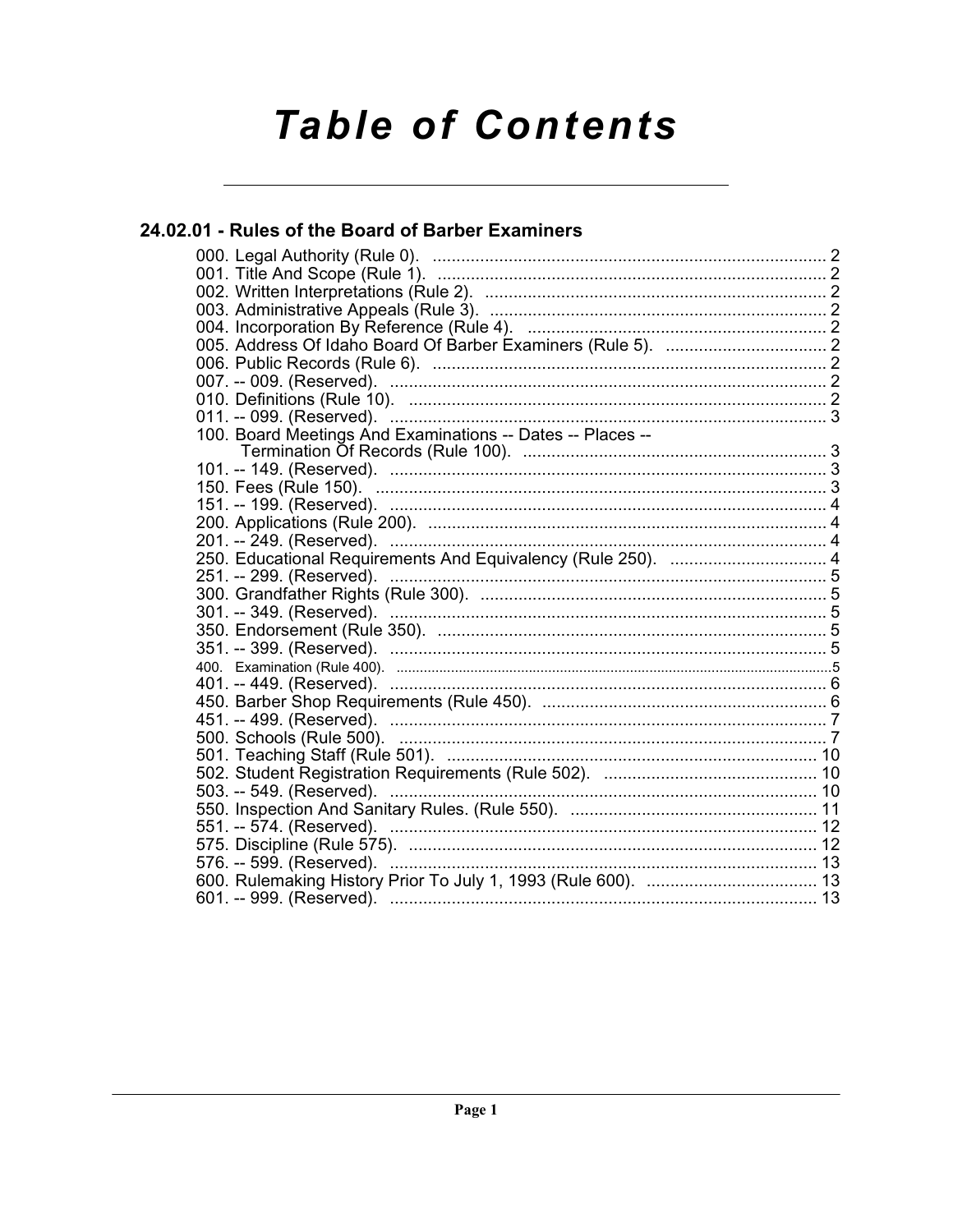#### **IDAPA 24 TITLE 02 CHAPTER 01**

#### **24.02.01 - RULES OF THE BOARD OF BARBER EXAMINERS**

#### <span id="page-1-1"></span><span id="page-1-0"></span>**000. LEGAL AUTHORITY (RULE 0).**

These rules are hereby prescribed and established pursuant to the authority vested in the Board of Barber Examiners by the provisions of Section 54-521, Idaho Code.  $(7-1-93)$ 

#### <span id="page-1-2"></span>**001. TITLE AND SCOPE (RULE 1).**

These rules shall be cited as IDAPA 24.02.01, "Rules of the Board of Barber Examiners." (7-1-93)

#### <span id="page-1-3"></span>**002. WRITTEN INTERPRETATIONS (RULE 2).**

The board may have written statements that pertain to the interpretation of the rules of this chapter. Such interpretations, if any, are available for public inspection and copying at cost in the main office of the Bureau of Occupational Licenses. (3-13-02) Occupational Licenses.

#### <span id="page-1-4"></span>**003. ADMINISTRATIVE APPEALS (RULE 3).**

Administrative appeals shall be governed by the Administrative Procedure Act, Title 67, Chapter 52, Idaho Code. (3-13-02)

<span id="page-1-5"></span>**004. INCORPORATION BY REFERENCE (RULE 4).**

These rules do not incorporate by reference any document other than those sections of Idaho Code so referenced. (3-13-02)

#### <span id="page-1-10"></span><span id="page-1-6"></span>**005. ADDRESS OF IDAHO BOARD OF BARBER EXAMINERS (RULE 5).**

[The office of the Board of Barber Examiners is located within the Bureau of Occupational Licenses, Owyhee Plaza,](http://www.ibol.idaho.gov/bar.htm) 1109 Main Street, Suite 220, Boise, Idaho 83702. The phone number of the Board is (208) 334-3233. The Board's FAX number is (208) 334-3945. The Board's e-mail address is ibol@ibol.state.id.us. The Board's official web site is at http://www.ibol.idaho.gov/bar.htm. (3-24-05)

#### <span id="page-1-7"></span>**006. PUBLIC RECORDS (RULE 6).**

The records associated with the Board of Barber Examiners are subject to the provisions of the Idaho Public Records<br>Act. Title 9. Chapter 3. Idaho Code. (3-13-02) Act, Title 9, Chapter 3, Idaho Code.

#### <span id="page-1-8"></span>**007. -- 009. (RESERVED).**

#### <span id="page-1-12"></span><span id="page-1-9"></span>**010. DEFINITIONS (RULE 10).**

**01. Approved or Approval**. Approved by or approval of the Board as evidenced by formal action of the Board by a written instrument signed by the chairman of the Board or its agent. (3-13-02)

**Barber College**. A school or college approved by the Board to teach the practice of barbering as on 54-507, Idaho Code, and these rules. required by Section 54-507, Idaho Code, and these rules.

<span id="page-1-13"></span><span id="page-1-11"></span>**03. Board**. The Board of Barber Examiners as prescribed in Section 54-521, Idaho Code. (7-1-93)

**04. First Aid Kit**. First-aid kit means an identifiable assortment of medical supplies, including adhesive bandages, skin antiseptic, disposable gloves, and gauze, which may be used for cleaning and protecting minor emergency traumas of the human body. (3-13-02) minor emergency traumas of the human body.

**05. Hospital Grade**. Hospital Grade means a sanitizing agent registered by the Environmental Protection Agency as an effective germicidal/bactericidal, fungicidal, and virucidal disinfectant when used in accordance with the manufacturer's instructions. (7-1-98) accordance with the manufacturer's instructions.

<span id="page-1-15"></span><span id="page-1-14"></span>**06. Practice of Barbering**. Practice of barbering as defined by Section 54-502(2), Idaho Code.

(3-13-02)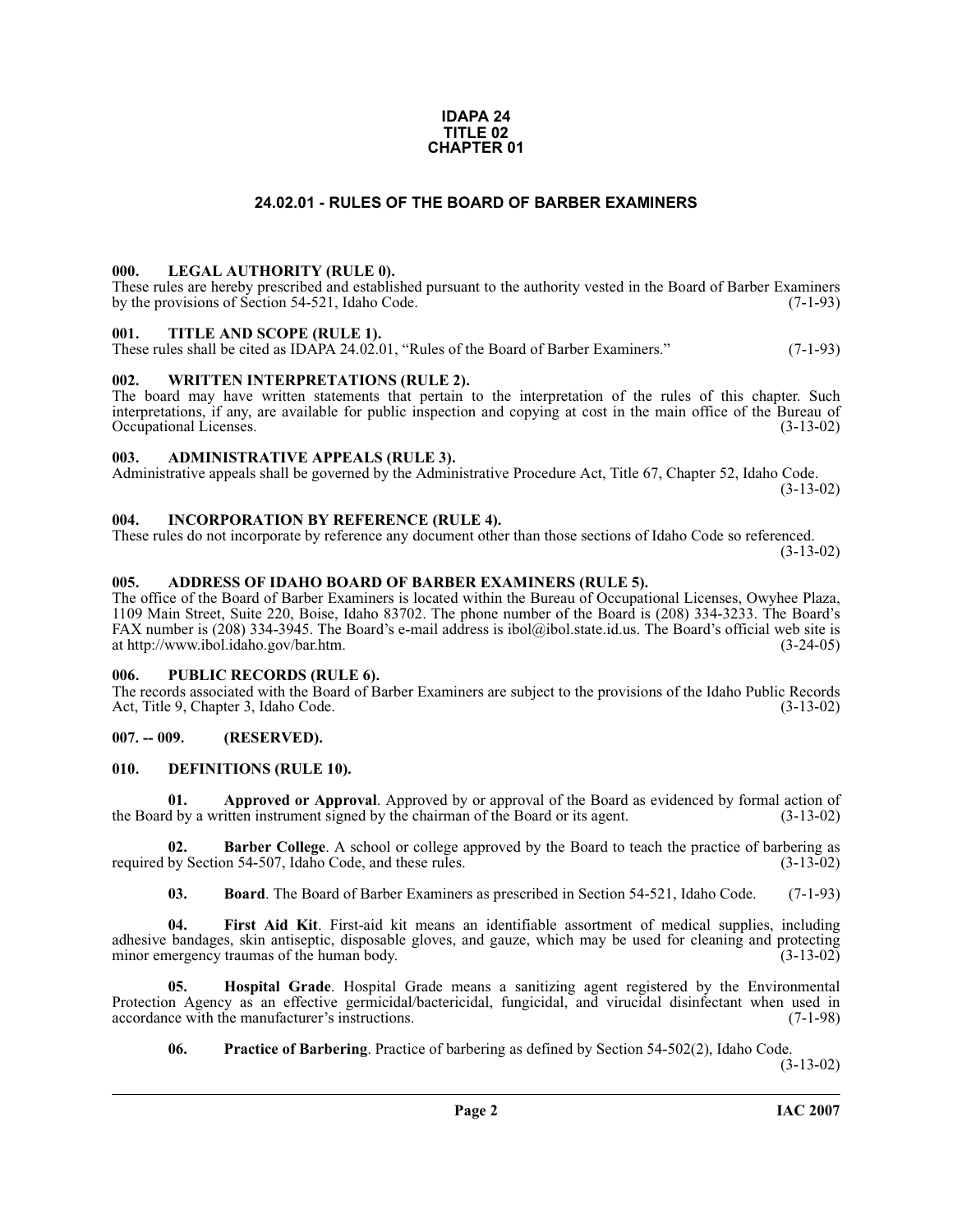<span id="page-2-14"></span>**07. Practice of Barber-Styling**. Practice of Barber-Styling as defined by Section 54-502(1), Idaho under the supervision of an instructor as provided in Section 54-507, Idaho Code. (3-13-02) Code or under the supervision of an instructor as provided in Section 54-507, Idaho Code.

**08. Barber**. Any person who holds a valid license authorizing said person to practice as a barber to Section 54-501, Idaho Code. (3-13-02) pursuant to Section 54-501, Idaho Code.

<span id="page-2-7"></span>**09. Barber-Stylist**. Any person who holds a valid license authorizing said person to practice as a barber-stylist pursuant to Section 54-501, Idaho Code. (3-13-02)

<span id="page-2-16"></span>**10. Student Barber**. Any person who is registered pursuant to Section 54-529, Idaho Code, to receive instruction in any or all phases of the practice of barbering or barber-styling while under the direct personal supervision of an Idaho licensed instructor in an approved school. (3-13-02) supervision of an Idaho licensed instructor in an approved school.

<span id="page-2-6"></span>**11. Barber Teacher or Instructor**. Any person who holds a valid license pursuant to Section 54-528, Idaho Code, authorizing said person to teach barbering and barber-styling. The words "Teacher" and "Instructor" mean the same and are used synonymously. (3-13-02) mean the same and are used synonymously.

<span id="page-2-17"></span>**12. Theoretical Scientific Study**. The study of theoretical subjects of instruction in the practice of practice of provide the subjects set forth in Section 54-507. Idaho Code. (7-1-93) barbering which shall include the subjects set forth in Section 54-507, Idaho Code.

<span id="page-2-5"></span>**13. Barber Shop**. Any establishment licensed pursuant to Section 54-501, Idaho Code, in which g or barber-styling is practiced. (3-13-02) barbering or barber-styling is practiced.

<span id="page-2-4"></span>**14. Access**. For the purpose of licensed establishments, access shall be defined as a minimum three (3) foot wide unobstructed path within a primary establishment that allows passage to and from entrances, common areas, water sources, restrooms, and contiguous establishments and does not encroach on or overlap any contiguous establishment. (3-13-02) establishment.

<span id="page-2-10"></span>**15. Direct Personal Supervision**. Direct personal supervision shall be defined as supervision by a licensed person who is physically present within the licensed area of a school or shop.  $(3-13-02)$ properly licensed person who is physically present within the licensed area of a school or shop.

**16.** Bureau. The Bureau of Occupational Licenses as prescribed in Sections 54-605 and 67-2602, Idaho Code. (3-13-02) Idaho Code. (3-13-02)

<span id="page-2-0"></span>**011. -- 099. (RESERVED).**

#### <span id="page-2-9"></span><span id="page-2-1"></span>**100. BOARD MEETINGS AND EXAMINATIONS -- DATES -- PLACES -- TERMINATION OF RECORDS (RULE 100).**

<span id="page-2-8"></span>**01. Board Meetings**. Regular Board of Barber Examiners meetings shall be held at the office of the Bureau of Occupational Licenses on the second Monday of each July and at such other times and places as may be determined by the Board. (3-13-02)

<span id="page-2-12"></span>**02. Examinations**. Examinations for license to practice as a barber or a barber-stylist in Idaho are to be held at the office of the Bureau of Occupational Licenses on the second Monday of July and at such other times and places as may be determined by the Board. (3-13-02) places as may be determined by the Board.

<span id="page-2-15"></span>**03. Records**. All records in the office of the Bureau of Occupational Licenses of applicants who have not qualified for reexamination within five (5) years of notification of failure in any examination under the Barber<br>(7-1-93) (7-1-93) Law will be terminated and destroyed.

#### <span id="page-2-2"></span>**101. -- 149. (RESERVED).**

#### <span id="page-2-3"></span>**150. FEES (RULE 150).**

<span id="page-2-13"></span><span id="page-2-11"></span>**01. Examination/Reexamination Fee**. Examination/Reexamination fee - seventy-five dollars (\$75).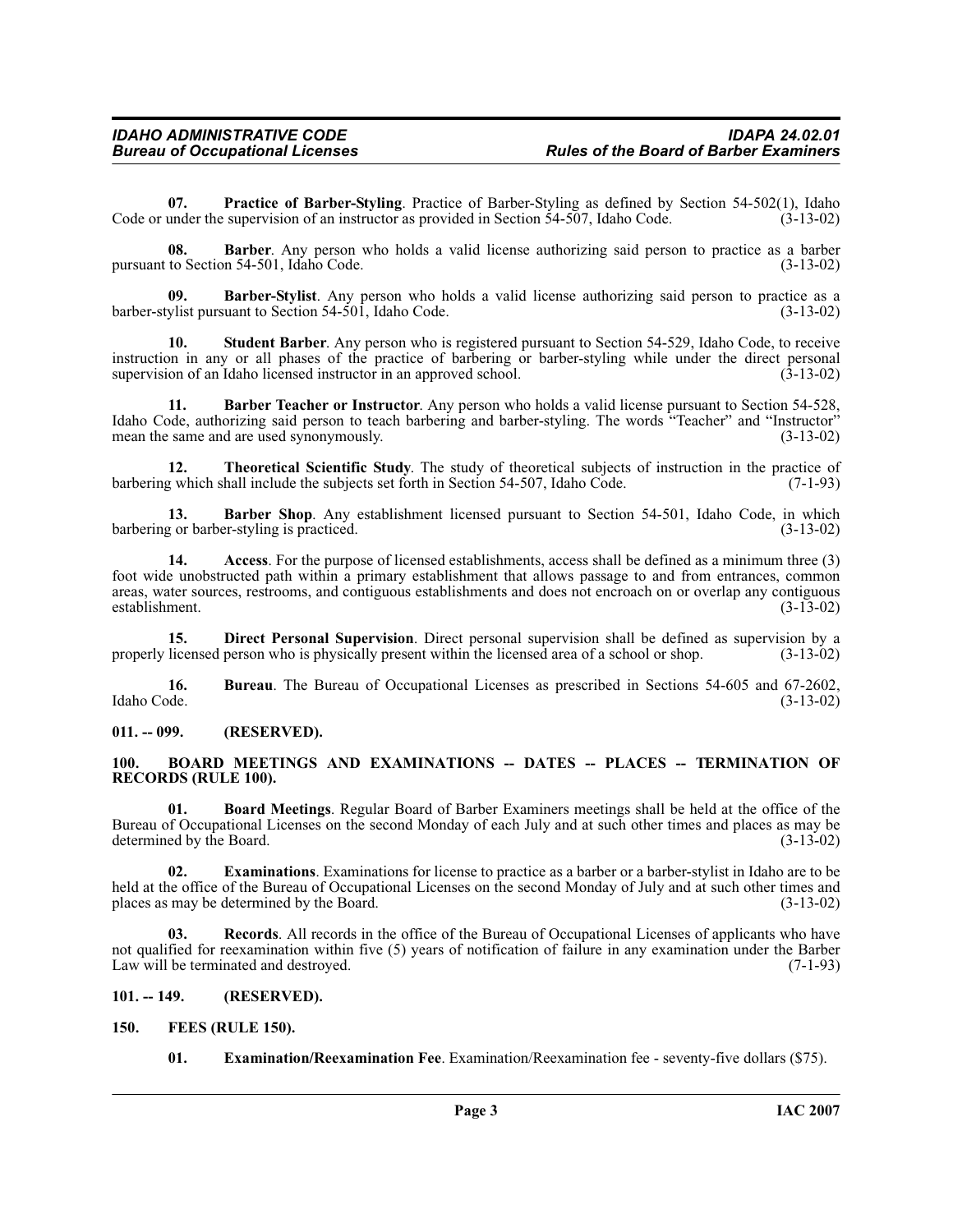(7-1-96)

<span id="page-3-13"></span><span id="page-3-9"></span>**02. Endorsement Fee**. Endorsement fee - eighty dollars (\$80). (7-1-93)

**03. Original Barber and Barber-Stylist License Fee**. Original Barber and Barber-Stylist License Fee - twenty-five dollars (\$25). (3-24-05)

**04. Annual Renewal Fee for Barber and Barber-Stylist License**. Annual renewal fee for Barber and Barber-Stylist license - twenty-five dollars (\$25).

<span id="page-3-14"></span><span id="page-3-5"></span><span id="page-3-4"></span>**05. Original Barbershop License Fee**. Original barbershop license fee – fifty dollars (\$50). (3-18-99)

**06.** Annual Renewal Fee for Barbershop License. Annual renewal fee for barbershop license – thirty dollars (\$30). (3-18-99) dollars (\$30). (3-18-99)

**07. Original License and Annual Renewal Fee For Barber College License**. Original license and newal fee for barber college license – two hundred dollars (\$200). (3-13-02) annual renewal fee for barber college license – two hundred dollars  $(\$200)$ .

<span id="page-3-20"></span><span id="page-3-16"></span><span id="page-3-15"></span>**08. Teacher Certificate Examination**. Teacher certificate examination - one hundred dollars (\$100).  $(7-1-93)$ 

**09. Original Teacher License and Annual Renewal For Teacher License**. Original teacher license and annual renewal for teacher license - twenty-five dollars (\$25).

- <span id="page-3-19"></span>**10. Student Registration**. Student registration - twenty dollars (\$20). (7-1-93)
- <span id="page-3-18"></span><span id="page-3-7"></span>**11. Renewal and Reinstatement Of Licenses**. See Sections 54-518 and 67-2614, Idaho Code.

(7-1-93)

#### <span id="page-3-0"></span>**151. -- 199. (RESERVED).**

#### <span id="page-3-6"></span><span id="page-3-1"></span>**200. APPLICATIONS (RULE 200).**

**01. Complete Application for License**. All applications for license shall be made on forms furnished by the Bureau of Occupational Licenses and received in that office at least thirty (30) days prior to the date of examination. All information requested on the application together with any required supporting documentation and the required fees must be received by the Bureau of Occupational Licenses before any application will be considered complete. (3-13-02) complete. (3-13-02)

<span id="page-3-17"></span>**02. Photographs Required**. One (1) passport photograph taken within the six (6) months prior to on of the application, shall be provided. (Section 54-509, Idaho Code). (3-13-02) submission of the application, shall be provided. (Section  $54-509$ , Idaho Code).

<span id="page-3-12"></span>**03. Licensed Barber Instructor Continued Education**. Every licensed barber instructor must obtain twenty (20) hours of continued education approved by the board within the twelve (12) months preceding license renewal application. No more than eight (8) hours credit may be obtained in seminars, trade shows, etc. (3-13-0 renewal application. No more than eight  $(8)$  hours credit may be obtained in seminars, trade shows, etc.

#### <span id="page-3-2"></span>**201. -- 249. (RESERVED).**

#### <span id="page-3-8"></span><span id="page-3-3"></span>**250. EDUCATIONAL REQUIREMENTS AND EQUIVALENCY (RULE 250).**

<span id="page-3-11"></span>**01. High School Education**. The Idaho law as amended by the 1959 Session of the Idaho State Legislature requires that an applicant for license under Sections 54-506 and 54-512, Idaho Code, show proof of having at least two (2) years of high school education. This provision has been interpreted as satisfactory completion of the tenth grade - with eligibility to commence the eleventh grade. (3-13-02)

<span id="page-3-10"></span>**Equivalent Tenth Grade Education**. The Board will accept any test approved by the United tof Education for the purpose of determining equivalent tenth grade education. (4-5-00) States Department of Education for the purpose of determining equivalent tenth grade education.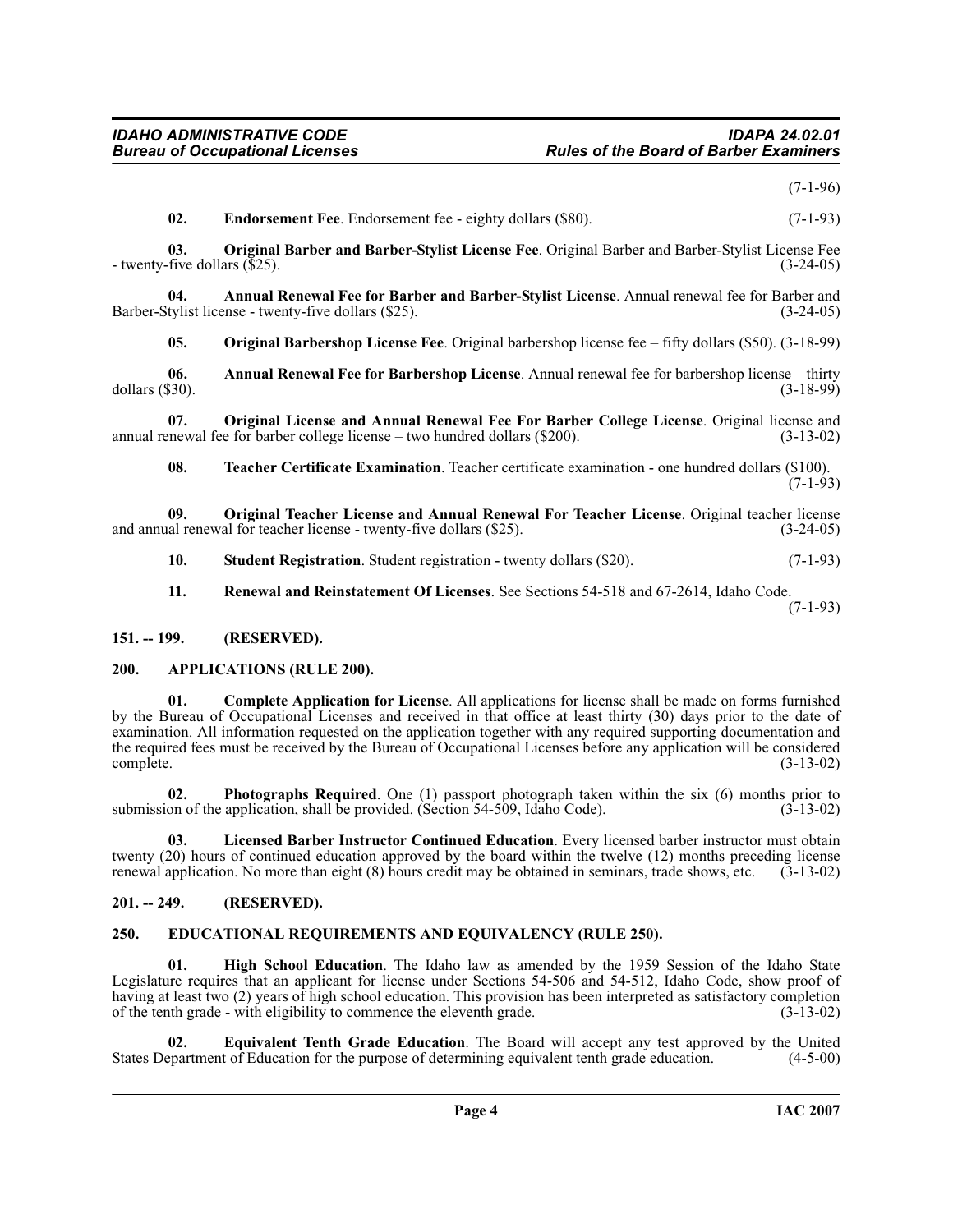<span id="page-4-12"></span>**03. Test Fees**. All fees required for any examinations to determine equivalence are the responsibility of the applicant. If an applicant takes the GED equivalence examination and receives an average cutting score of not less than thirty-five (35), with no category below a cutting score of thirty (30), he or she is considered to have the equivalent of a tenth grade education.  $(3-13-02)$ equivalent of a tenth grade education.

# <span id="page-4-0"></span>**251. -- 299. (RESERVED).**

# <span id="page-4-9"></span><span id="page-4-1"></span>**300. GRANDFATHER RIGHTS (RULE 300).**

Any person who held a current Idaho barber license on July 1, 2001 shall be issued an Idaho barber-stylist license<br>upon written request to the Board and without payment of additional fees until June 30, 2003. (3-13-02) upon written request to the Board and without payment of additional fees until June 30, 2003.

# <span id="page-4-2"></span>**301. -- 349. (RESERVED).**

# <span id="page-4-3"></span>**350. ENDORSEMENT (RULE 350).**

# <span id="page-4-10"></span><span id="page-4-7"></span>**01. Requirements for Licensure by Endorsement**. (3-13-02)

**a.** Applicants for license by endorsement under the provisions of Section 54-512, Idaho Code, must make application on the form provided by the Board and furnish proof of current license in another state or country, having requirements substantially equal to the requirements of Idaho, or who has a current license as a barber or barber-stylist in another state or country and has maintained that license for at least three (3) years immediately prior to making application in this state.

**b.** Certification of licensure must be completed and signed by the licensing agency of such other state, or country, and received in the office of the Bureau of Occupational Licenses directly from the licensing agency of such other state or country. (3-13-02) such other state or country.

**c.** Each applicant must provide official documentation of having met the education requirements as set forth in Section 54-506, Idaho Code. Documentation must be received in the office of the Bureau of Occupational<br>Licenses directly from the school registrar or other certifying entity. (3-13-02) Licenses directly from the school registrar or other certifying entity.

**d.** Applications for license by endorsement must be accompanied by the endorsement fee and the license fee. If the Idaho Barber Board finds that the applicant is ineligible for license by endorsement, but is eligible for license by examination, a refund may be made of the endorsement fee in excess of the required examination fee, and the applicant permitted to take the examination. (7-1-93) and the applicant permitted to take the examination.

**e.** The board shall require all applicants for endorsement to pass the Idaho jurisprudence examination as noted under Section 400 prior to licensure by endorsement. (3-13-02)

<span id="page-4-11"></span>**02. Requirements for Licensure by Examination**. Credit of fifty (50) hours of instruction in an approved school of barbering, will be given for each three (3) months of practical experience as a licensed barber or a barber-stylist in another state, territory, possession or country. (Example: If a barber-stylist, is licensed in a state which does not have requirements equal to the requirements of Idaho, or for any other reason does not have endorsement with Idaho, such applicant is required to meet the educational requirements of Idaho.) If he has completed a course of one thousand six hundred (1,600) hours of instruction in a licensed school in such other state and has one (1) year of practical experience as a licensed barber-stylist, he is considered to have completed two hundred (200) hours of instruction in school, and is eligible to take the examination for Idaho barber-stylist license.

(3-13-02)

# <span id="page-4-4"></span>**351. -- 399. (RESERVED).**

# <span id="page-4-8"></span><span id="page-4-5"></span>**400. EXAMINATION (RULE 400).**

<span id="page-4-6"></span>**01.** Content and Passing Grade on Exam. The examination will consist of three (3) portions: theory, Idaho Jurisprudence and practical. An applicant must obtain at least a seventy-five percent  $(75\%)$  grade on each portion to pass the examination.  $(3-13-02)$ portion to pass the examination.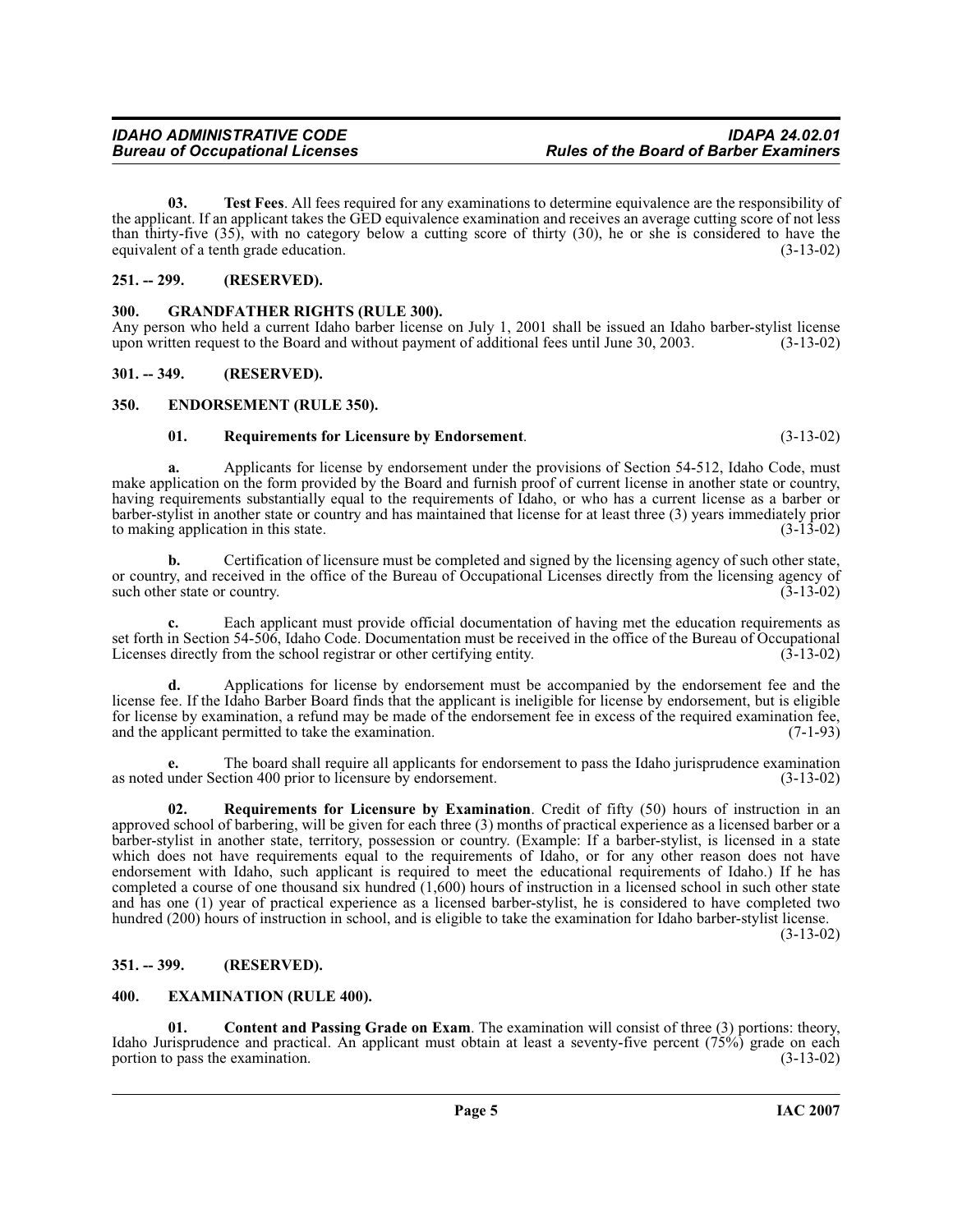<span id="page-5-6"></span>**02. Subjects on Exam**. The examination for licensure as a barber or barber-stylist shall consist of a: (3-13-02)

**a.** Practical demonstration of all or any combination of those services outlined in Section 54-502(2), Idaho Code, for barbers or Section 54-502(1), Idaho Code, for barber-stylists; and (3-13-02)

**b.** Written theory examination covering those topics outlined in Section 54-507(2), Idaho Code, for barbers or Section 54-507(1), Idaho Code, for barber-stylists; and (3-13-02)

**c.** Written jurisprudence examination covering Title 54, Chapter 5, Idaho Code and IDAPA 24.02.01 f the Board of Barber Examiners." (3-13-02) "Rules of the Board of Barber Examiners." (3-13-02)

<span id="page-5-4"></span>**03. Failure of Exam**. An applicant who fails to obtain a grade of at least seventy-five (75%) percent in any portion of the examination is considered to have failed that portion of the examination and is required to file an application for reexamination and pay the required fee and be successfully reexamined on the failed portion(s) prior to licensure. Applicants who fail on their fist examination attempt only will not be required to obtain additional training to be eligible for re-examination. (3-13-02) training to be eligible for re-examination.

#### <span id="page-5-0"></span>**401. -- 449. (RESERVED).**

#### <span id="page-5-1"></span>**450. BARBER SHOP REQUIREMENTS (RULE 450).**

#### <span id="page-5-5"></span><span id="page-5-2"></span>**01. Primary Shop, Licensure and Operation Requirements**. (7-1-93)

**a.** Application for a shop license shall be made on forms available from the Bureau and shall include plans and specifications complying with local ordinances and zoning requirements. All applications shall be submitted to the Idaho Barber Board for approval and a license must be issued before a new shop may open for business: (3-13-02) business;  $(3-13-02)$ 

**b.** There is a clearly defined and designated working floor space of adequate dimension to allow the safe and sanitary practice of barbering or barber-styling for all individual stations that may be in operation in addition to any restroom and access areas; (3-13-02)

**c.** Business other than cosmetology or barber shops, and living quarters shall be separated by solid ovable walls or partitions and solid closable doors; (3-13-02) and immovable walls or partitions and solid closable doors;

**d.** There is an approved hot and cold running water source and drainage systems with the perimeters of the primary shop and separate from the toilet facilities that is accessible and available also to any contiguous cosmetology or barber shop that may not have said facility within the defined area of the contiguous shop; (3-13-02)

**e.** The primary shop area does not overlap any portion of a contiguous or other primary shop designated area; (3-13-02)

**f.** There is access to restrooms facilities from within the building in which the shop is located; and (3-13-02)

**g.** Home shops must provide a separate outside entrance directly into the shop. All doors to a shop from adjacent rooms shall be closed. (7-1-93)

#### <span id="page-5-3"></span>**02. Contiguous Shop, Licensure and Operation Requirements**. (7-1-93)

**a.** Application for a shop license shall be made on forms available from the Bureau and shall include plans and specifications complying with local ordinances and zoning requirements. All applications shall be submitted to the Idaho Barber Board for approval and a license must be issued before a new shop may open for business. (3-13-02) business.  $(3-13-02)$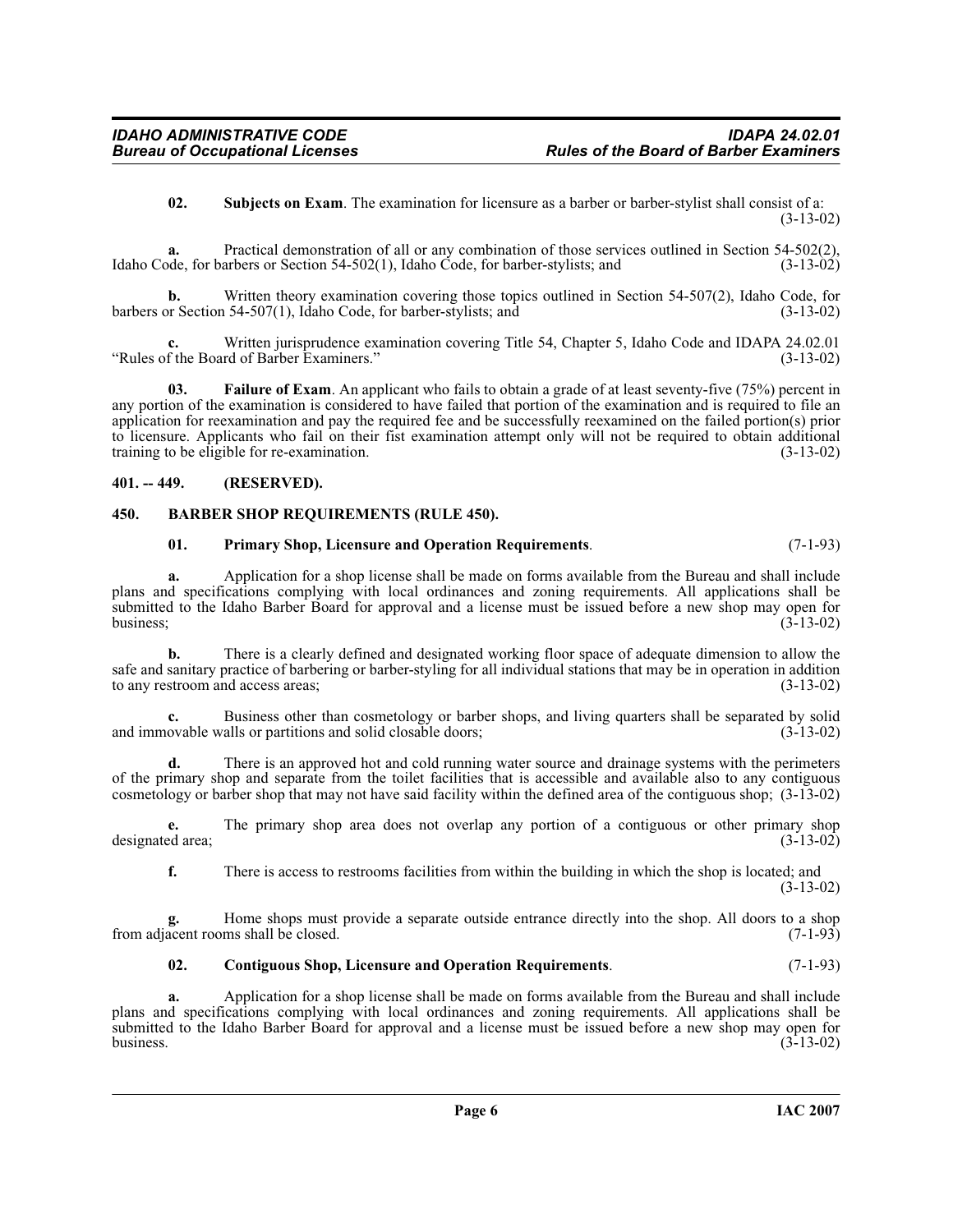**b.** The area licensed as a contiguous shop shall be contiguous by a minimum three (3) foot access to icensed as a primary cosmetology establishment or primary barber shop.  $(3-13-02)$ an area licensed as a primary cosmetology establishment or primary barber shop.

**c.** The licensed contiguous shop area shall not overlap any portion of another contiguous shop ed area.  $(3-13-02)$ designated area.

**d.** The licensed contiguous shop area shall provide adequate dimension to allow the safe and sanitary of barbering or barber-styling for all individual stations that may be in operation. (3-13-02) practice of barbering or barber-styling for all individual stations that may be in operation.

**e.** There is access to restrooms from within the building. (7-1-93)

#### <span id="page-6-4"></span>**03. Barber Shop Changes in Ownership or Location**. (3-13-02)

Whenever a change of ownership or location of a primary or contiguous barber shop occurs, an original registration fee must be paid and compliance with all rules concerning a new establishment met, before a new license will be issued. SHOP LICENSES ARE NOT TRANSFERABLE. (3-13-02)

**b.** Deletion of an owner from multiple ownership does not constitute a change in ownership.  $(7-1-93)$ 

**c.** Addition of an owner to multiple ownership constitutes a change in ownership. (7-1-93)

**d.** Whenever any shop ceases operation at the licensed location, the owner(s) shall notify the Board in writing that the shop is out of business and the establishment license shall be submitted to the Bureau. A new primary or contiguous establishment license will not be issued for any location that is currently licensed as an establishment at the time of application.  $(3-13-02)$ 

#### <span id="page-6-0"></span>**451. -- 499. (RESERVED).**

#### <span id="page-6-8"></span><span id="page-6-1"></span>**500. SCHOOLS (RULE 500).**

<span id="page-6-2"></span>**01. Barber College Instructor Requirements**. A barber college must be under the direct, personal ion of a registered barber instructor at all times. (7-1-93) supervision of a registered barber instructor at all times.

<span id="page-6-6"></span>**02. Out of State Barber College Requirements**. Barber colleges from out-of-state applying for approval must have licensed instructors in their schools and provide a course of instruction in those areas required in Section 54-507, Idaho Code. (3-13-02) Section 54-507, Idaho Code.

**03. Barber College Maximum Student Enrollment**. No barber college shall enroll more students than may be adequately supervised, based on the requirements of Section 54-507, Idaho Code. Students enrolled for instructor training shall not count as instructors for the purpose of the instructor/student ratio. (3-13-02 instructor training shall not count as instructors for the purpose of the instructor/student ratio.

#### <span id="page-6-5"></span><span id="page-6-3"></span>**04. Identification**. (7-1-93)

**a.** Each barber college shall advertise to the public that it is a barber college by displaying a sign which shall contain in letters not less than six inches (6") in height the words "Barber College" or "Barber School." (7-1-93)

**b.** Each barber college shall display in a conspicuous place on its premises a sign stating that the work done therein is done exclusively by students. (7-1-93)

**c.** Each barber college shall be separated completely from and have no connecting entrances with shops or other businesses other than licensed cosmetology schools. (3-13-02)

<span id="page-6-7"></span>**05. Sanitation**. (7-1-93)

**a.** Each barber college shall post in a conspicuous place on its premises for the public's information a copy of the rules governing sanitary conditions of barber shops and schools adopted by the Board. Each college shall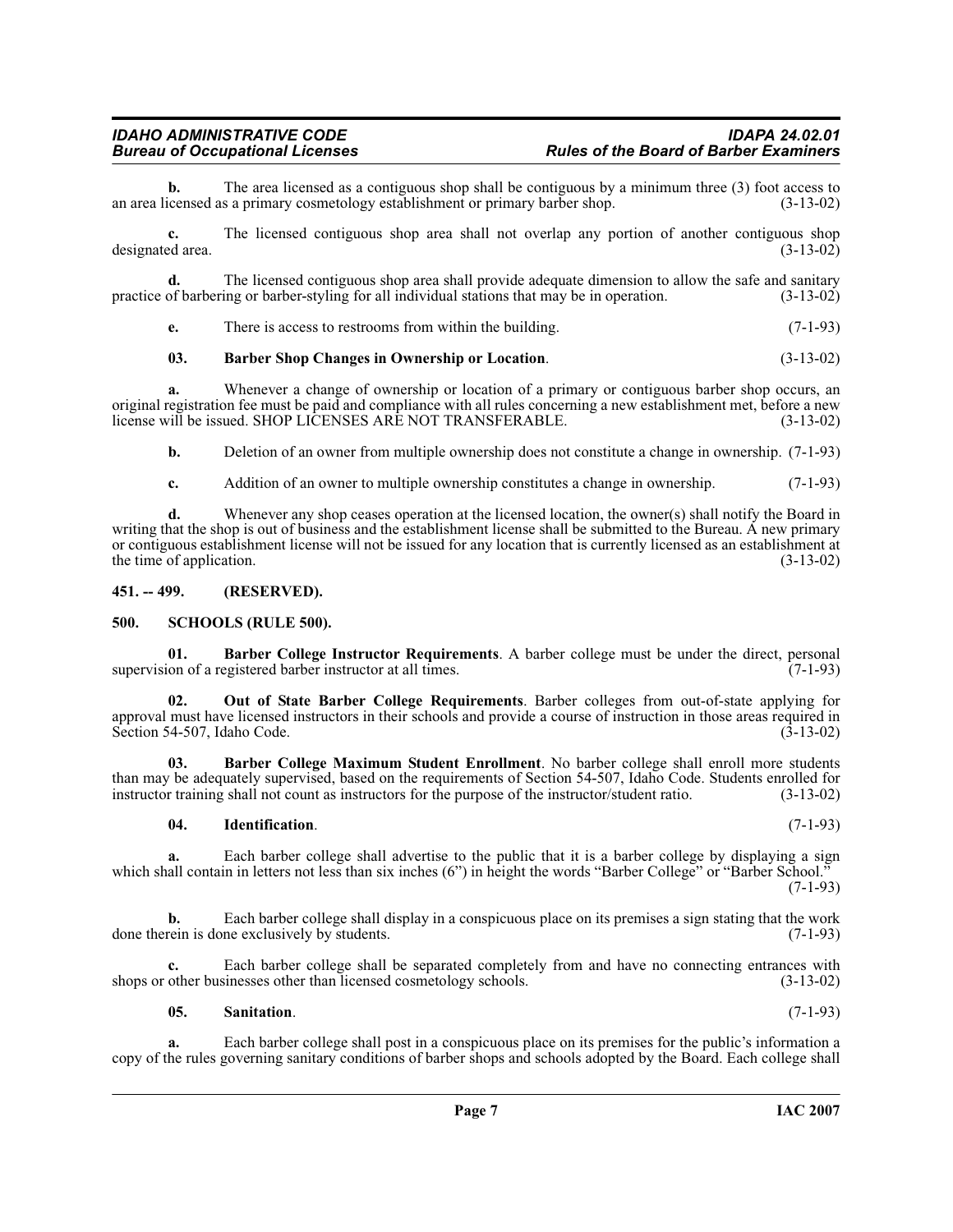#### *IDAHO ADMINISTRATIVE CODE IDAPA 24.02.01 Rules of the Board of Barber Examiners*

require strict compliance by its students to the barber laws and rules. (3-13-02)

**b.** Any violation of Section 54-507, Idaho Code, or these rules by a barber college shall be cause for disciplinary action against the school license or, the revocation of approval in the case of an out of state school, by the Board. Any action by the Idaho State Barber Board for the revocation of a barber schools license or approval shall be in accordance with the provisions set forth in Sections 54-507 and 54-521, Idaho Code. (3-13-02)

**c.** Each barber college shall have adequate space, ventilation and lighting to allow for the safe and sanitary instruction of all phases of barbering and barber-styling as approved by the Board. (3-13-02)

**d.** Each barber college shall provide one (1) restroom for men and one (1) restroom for women. Each shall include a sink with hot and cold running water and approved drainage system. (3-13-02) restroom shall include a sink with hot and cold running water and approved drainage system.

<span id="page-7-3"></span>**06. Space Required**. Each barber college shall have within the premises in which it is located adequate space and facilities to safely accommodate all students, instructors, and customers. (3-13-02)

<span id="page-7-0"></span>**07. Barber Chair Required**. Each barber chair in each such college shall be of such construction that it may be readily cleaned and it shall be mechanically workable and in good working order. Space between barber chairs, and the workstand or wall, shall be adequate so that no student will be hampered in the performance of his work. Compliance with the requirements of this subsection shall be subject to the determination of the Board and its approval. (7-1-93)

<span id="page-7-2"></span>**08. Equipment Requirements**. Each barber college shall have, within the premises in which it is located, adequate equipment, materials, and facilities to provide a complete course of instruction in all phases of barbering and barber-styling. (3-13-02)

**a.** Classroom and training areas - The classroom and training areas shall be equipped with sufficient seating capacity and work stations for all enrolled students. (3-13-02)

**b.** Each barber college shall furnish each student upon enrollment, a copy of the Barber Laws and (3-13-02) Rules. (3-13-02)

<span id="page-7-4"></span>**09. Textbooks**. Schools shall use texts that cover all phases of barbering and barber-styling. (3-13-02)

#### <span id="page-7-1"></span>**10. Curriculum -- Hours -- Theory -- Work Inspected -- Attendance -- School Examination**.

(7-1-93)

**a.** Each barber college shall meet the requirements for admission of students as set forth in Sections 54-506 and 54-507, Idaho Code, and in these rules. (7-1-93)

**b.** Each barber college curriculum shall consist of not less than nine hundred (900) hours for barbers and one thousand eight hundred (1,800) hours for barber-stylists. Barber students must document satisfactory completion of the entire barber curriculum and graduation from a licensed or approved school before being eligible for the Idaho Barber examination. Barber-styling students must document satisfactory completion of the entire barber-styling curriculum and graduation from a licensed or approved school before being eligible for the Idaho barber-styling examination. The daily schedule of each student shall consist of at least one (1) clock hour of theoretical study or one (1) hour of clinical demonstration in a classroom.  $(3-13-02)$ theoretical study or one  $(1)$  hour of clinical demonstration in a classroom.

**c.** Each barber college shall submit complete curriculums for barbering and barber-styling and a school catalog on an annual basis with the application for license renewal to the Board for its approval. If there are no changes in the curriculum or catalog during the previous year, the school may submit a letter of explanation to the Board in place of the curriculum or catalog. (3-13-02)

**d.** Each barber college shall require attendance in all subjects. No Patron shall be released from a chair after being served by a student until all the work performed by the student has been thoroughly inspected and approved by an instructor. (4-5-00) approved by an instructor.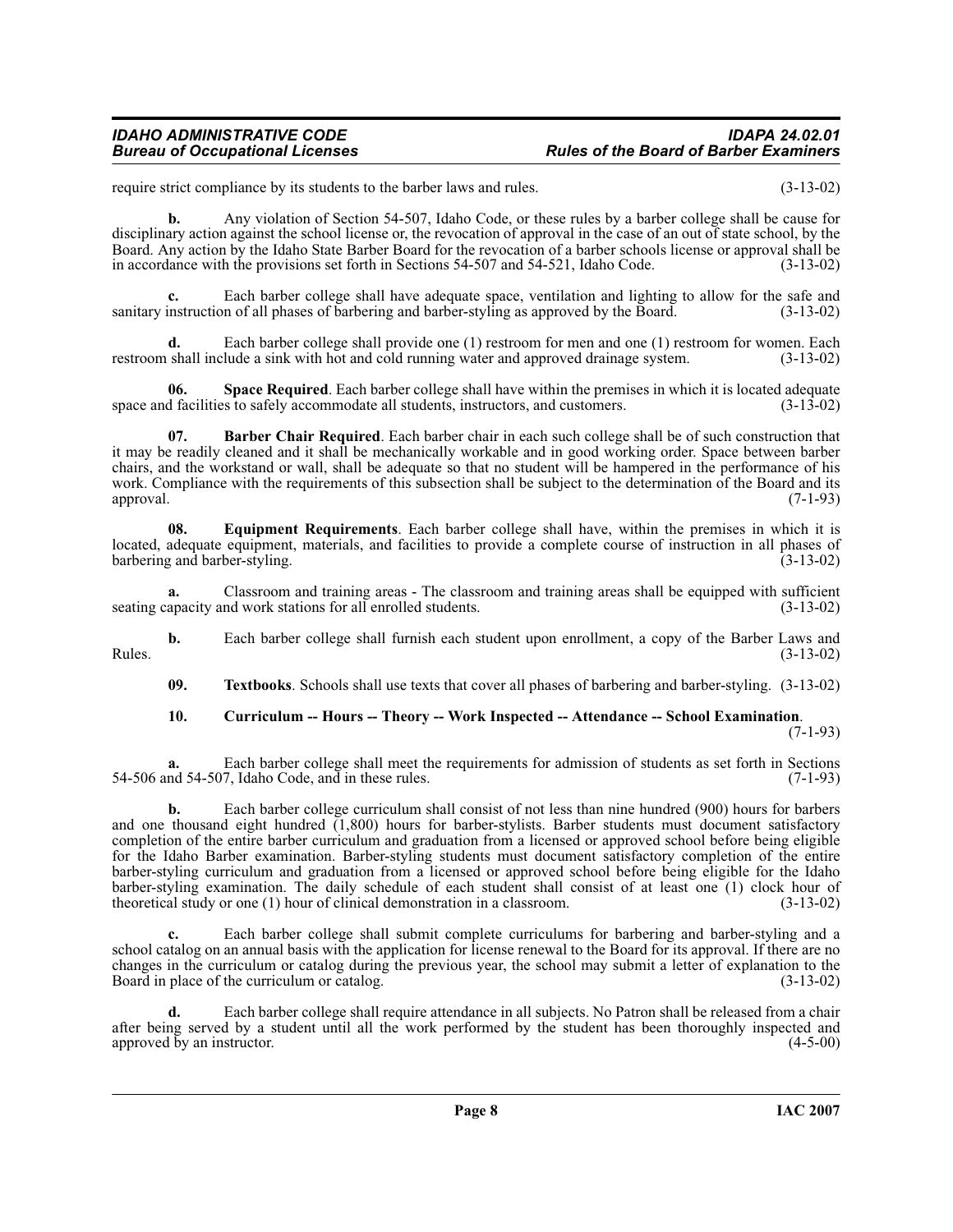**e.** Each barber college shall issue a certificate of graduation to each student after satisfactory on of their course of instruction. (3-13-02) completion of their course of instruction.

**f.** Persons who obtain instruction in an approved school of barbering, but who did not complete the course of instruction and/or did not obtain a license in Idaho, will lose credit for five hundred (500) hours after one (1) year has lapsed since the termination of such instruction, and thereafter an additional two hundred fifty  $(250)$  hours for each additional year or portion thereof.  $(3-13-02)$ hours for each additional year or portion thereof.

#### <span id="page-8-0"></span>**11. Records Required of Colleges of Barbering**. (7-1-93)

**a.** Schools shall maintain monthly progress records of instruction for each student as established by school policy and procedures that will show daily attendance and academic grades of instructional progress.

(3-13-02)

**b.** Progress records shall be signed and dated by the student and a school official and a copy of the signed and dated record shall be provided to the student. The school shall maintain these records for a period of two (2) years following completion or termination of the student's instruction. These records are subject to inspection by the board or its agents at any time. the board or its agents at any time.

**c.** The information shown on the progress record forms are to be transferred to a Student Record of on form and filed with the board by the school. (3-13-02) Instruction form and filed with the board by the school.

**d.** Each school will be inspected periodically by an agent of the Bureau of Occupational Licenses. (7-1-93)

**e.** When a student's course of instruction at a school has been completed or terminated, the completed operations, and number of hours of instruction are to be recorded by the school on the Record of Instruction Form. This form or a letter of explanation as to why a student's record of instruction is not being filed with the board by the school shall be filed with the Board within thirty (30) days of the completion or termination of each student's instruction. (3-13-02) instruction. (3-13-02)

**f.** When a student resumes instruction after they have been terminated, they are required to file a new on, pay an additional fee and become registered to practice as a student. (3-13-02) application, pay an additional fee and become registered to practice as a student.

**g.** A record of the operations completed by each barber student shall be maintained and include all of the following:

| i.   | Haircut.                             | $(3-13-02)$ |
|------|--------------------------------------|-------------|
| ii.  | Blow dry (does not include haircut). | $(3-13-02)$ |
| iii. | Shampoo.                             | $(3-13-02)$ |
| iv.  | Shave or Beard Trim.                 | $(3-13-02)$ |
| V.   | Facial or Massage.                   | $(3-13-02)$ |
| vi.  | Hair or Scalp Treatment.             | $(3-13-02)$ |
| vii. | Curling Iron.                        | $(3-13-02)$ |

viii. Hygiene and Sanitation shall be taught on a continuing basis and indicated on the report form by a grade.  $(7-1-93)$ 

**h.** A record of the operations completed by each barber-styling student shall be maintained and all of the following: (3-13-02) include all of the following: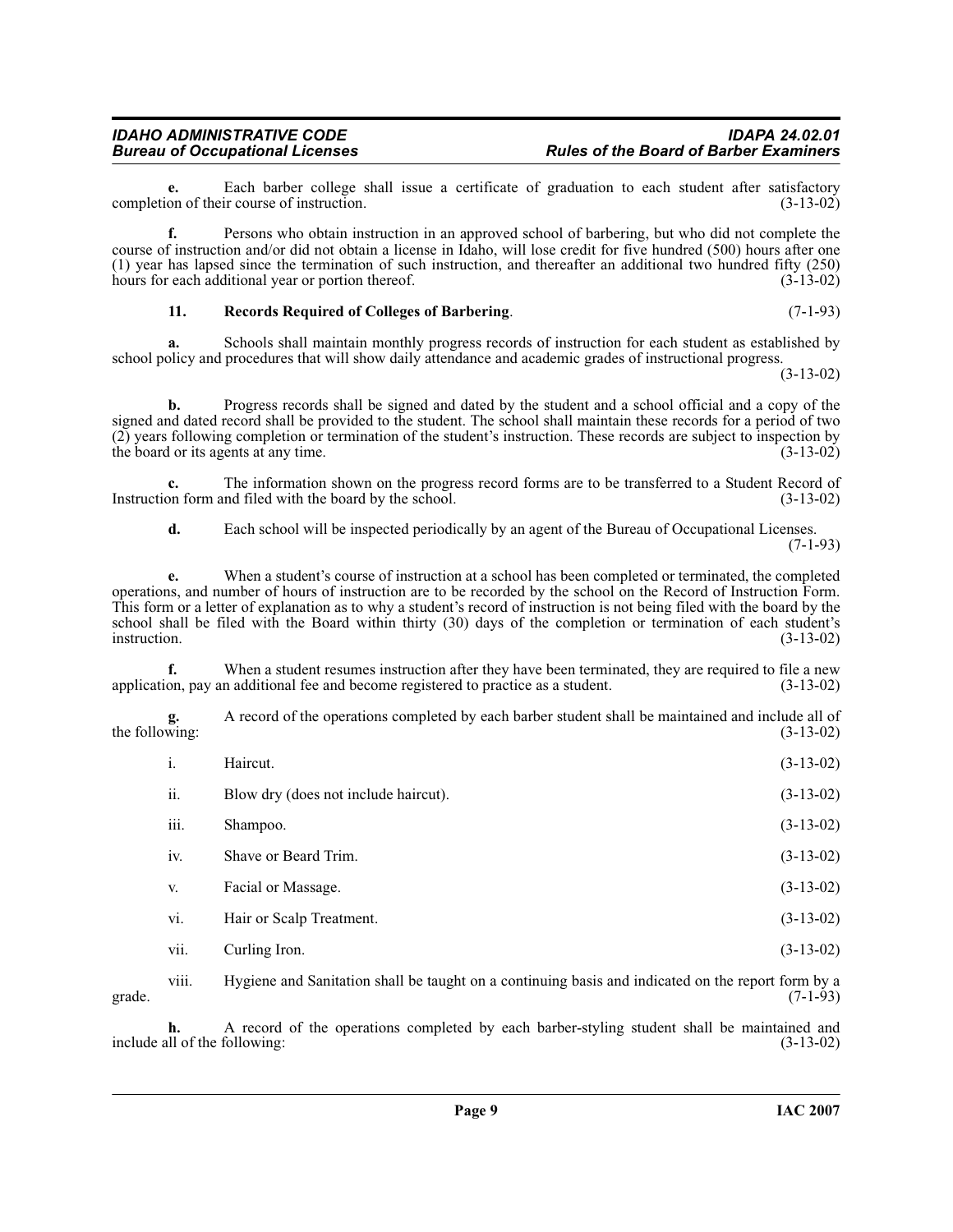| i.    | Haircut.                                   | $(3-13-02)$ |
|-------|--------------------------------------------|-------------|
| ii.   | Style/blow dry (does not include haircut). | $(3-13-02)$ |
| iii.  | Shampoo.                                   | $(3-13-02)$ |
| iv.   | Permanent Wave.                            | $(3-13-02)$ |
| V.    | Shave or Beard Trim.                       | $(3-13-02)$ |
| vi.   | Facial or Massage.                         | $(3-13-02)$ |
| vii.  | Color/Bleach/Rinse.                        | $(3-13-02)$ |
| viii. | Hair or Scalp Treatment.                   | $(3-13-02)$ |
| ix.   | Curling Iron.                              | $(3-13-02)$ |

x. Hygiene and Sanitation shall be taught on a continuing basis and indicated on the report form by a grade.  $(3-13-02)$ 

### <span id="page-9-10"></span><span id="page-9-0"></span>**501. TEACHING STAFF (RULE 501).**

<span id="page-9-7"></span>**01. Qualifications of Instructor**. No person shall teach or be employed to teach in any barber school le state who at the time of rendering such service is not a holder of an instructor's license. (3-13-02) within the state who at the time of rendering such service is not a holder of an instructor's license.

**02.** Scope of Instruction. An instructor shall teach only those areas of practice for which the instructor is licensed.  $(3-13-02)$ is licensed.  $(3-13-02)$ 

<span id="page-9-5"></span>**03. Number of Instructors Requirement**. One (1) instructor must be employed and physically in the school for each fifteen (15) students or fractional part thereof. (3-13-02) present in the school for each fifteen  $(15)$  students or fractional part thereof.

**04. Licensed Instructors**. Only those persons holding a valid instructors license shall count toward the instructor/student ratio. Persons holding cosmetology instructor licenses shall count toward the instructor student ratio only when teaching under the direct personal supervision of a licensed barber instructor.

#### <span id="page-9-8"></span><span id="page-9-1"></span>**502. STUDENT REGISTRATION REQUIREMENTS (RULE 502).**

Each barber college shall require each applicant for admission to enrollment to file with the college a written application on a form approved by the Board. Each such application shall be accompanied by the following:

 $(3-13-02)$ 

<span id="page-9-6"></span><span id="page-9-4"></span><span id="page-9-3"></span>**01. Proof of Character**. Satisfactory proof in writing that the applicant is of good moral character. (7-1-93)

**02. Educational Certification**. A certificate verifying the completion of a tenth grade education or the nt as determined by a GED or other approved equivalency examination. (3-13-02) equivalent as determined by a GED or other approved equivalency examination.

**03. Current Photograph**. A current passport style photograph of the applicant, taken within twelve (12) months prior to the application. (3-13-02)

<span id="page-9-9"></span>**04. Submission of Required Documents by Barber College to Board**. Schools are required to register all students with the Board within five (5) days of beginning instruction. Each barber college, before admitting any student to enrollment, shall send an application, together with all documents attached thereto, to the Board. If the Board finds that the applicant fails to meet its requirements, the Board shall at once notify the college and the applicant and state its reasons therefore. (3-13-02) and the applicant and state its reasons therefore.

#### <span id="page-9-2"></span>**503. -- 549. (RESERVED).**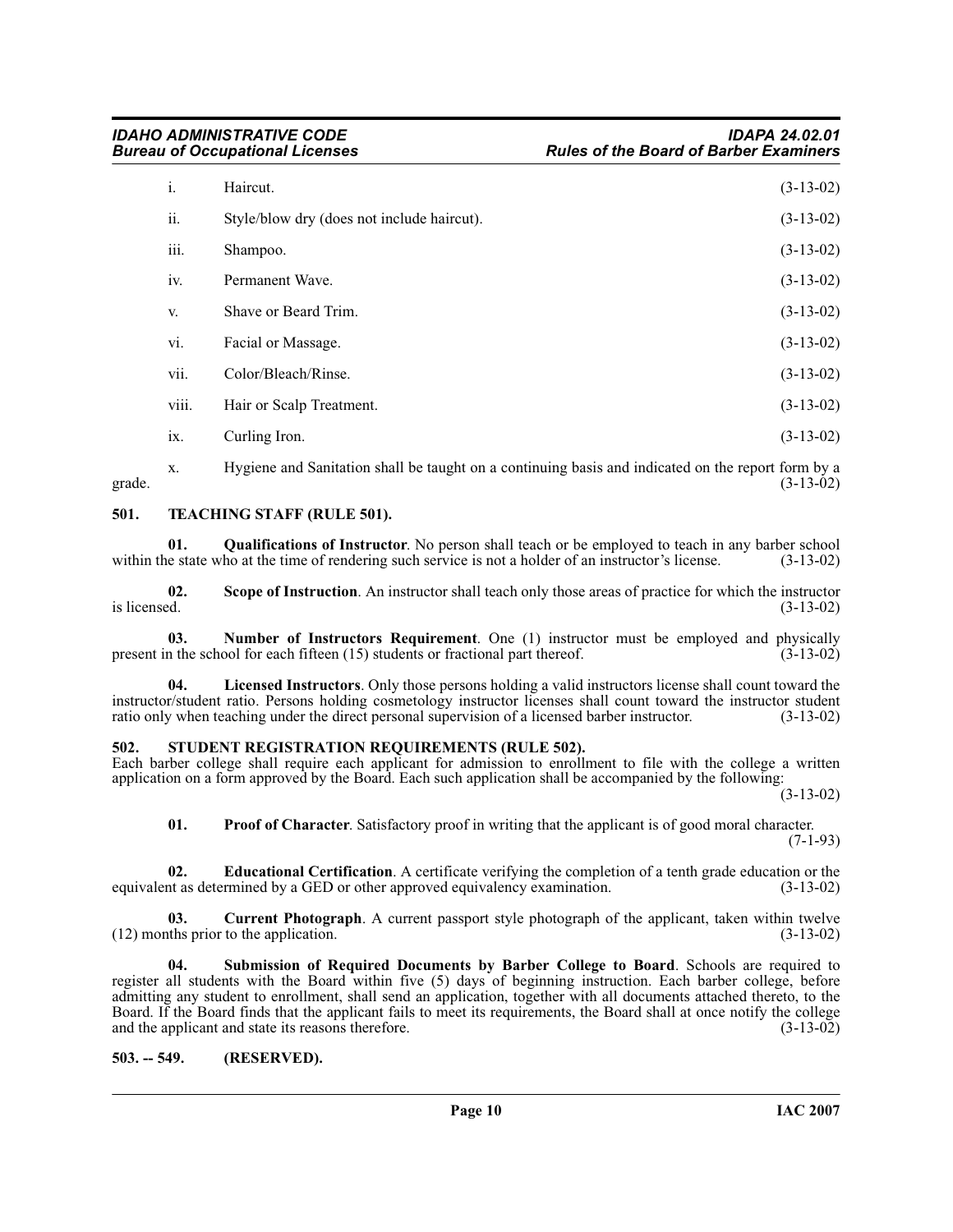#### <span id="page-10-1"></span><span id="page-10-0"></span>**550. INSPECTION AND SANITARY RULES. (RULE 550).**

Each cosmetological establishment and school of cosmetology and barber shop and school of barbering is subject to inspection by agents of the board or bureau in accordance with the following rules (reference Section 54-824, and 54-<br>524, Idaho Code). Grade score is indicated by number following rule. (7-1-93) 524, Idaho Code). Grade score is indicated by number following rule.

<span id="page-10-2"></span>**01. Premises**. All shops and schools shall be open to inspection during business hours to authorized agents of the Cosmetology/Barber Boards. Shops and schools must be separated from living areas by substantial walls and/or closable doors. All shops and schools must be maintained in an orderly manner and shall be heated, lighted, and ventilated so as to be safe and comfortable to the operators and patrons. Score - 5 (7-1-98)

**02.** Floors, Walls, and Ceilings. Floors, walls, ceilings, furniture, and all other fixtures shall be kept in good repair at all times. Score - 5 clean and in good repair at all times. Score  $-5$ 

**03.** Instrument Cleaning. All instruments used by operators shall be thoroughly cleaned after each use to storage and/or sanitation. Score - 15 (7-1-98) and prior to storage and/or sanitation. Score  $-15$ 

**04. Instrument Sanitation**. All instruments used by operators shall be sanitized, after cleaning and prior to use, with a sanitizing agent registered by the Environmental Protection Agency as Hospital Grade or better. Every precaution shall be taken to prevent the transfer of disease-causing pathogens from person to person. Score - 15 (7-1-98)

**05. Towels**. Clean towels shall be used for each patron served. A clean paper or cloth neckband shall be used to provide a sanitary barrier which shall be maintained between each patron's neck and all multi-use capes. Paper towels and paper neckstrips shall be disposed of after one (1) use. Score - 5 (7-1-98)

**06. Storage of Equipment**. All instruments, towels, and linens shall be stored in clean, closed cabinets, drawers, and/or containers after they are cleaned and sanitized. Score - 5 (7-1-98)

**07. Dispensers**. All solutions and/or compounds shall be maintained and dispensed in a sanitary manner. All single-use applicators shall be disposed of after one (1) use. Paraffins, waxes and all other solutions and/ or compounds shall be maintained free of any foreign contaminants. Score - 5 (7-1-98) or compounds shall be maintained free of any foreign contaminants. Score - 5

**08.** Uniforms. All clothing worn by operators shall be clean and washable. Score - 5 (7-1-98)

**09. Water Supply**. Water supplies shall be from an approved source. Sufficient basins with hot and cold running water, approved drainage systems, soap and single-use towels shall be conveniently located within the work area. Every operator and/or student shall wash their hands prior to providing service to any patron. Score - 10

(7-1-98)

**10. Toilet Facilities**. Clean adequate and convenient toilet facilities located and accessible from within the building where the shop or school is located, shall be available for use by operators and patrons. A basin with hot and cold running water, approved drainage systems, soap and single-use towels shall be provided within said facilities. Score - 10 (7-1-98) facilities. Score - 10

**11. Safety**. Each shop and school shall have a clearly identifiable first-aid kit readily accessible on the premises. No animals are allowed in shops or schools except those animals trained to provide service to the physically impaired. Score - 5 (7-1-98)

**12. Licenses and Certificates**. All shops and schools must be licensed prior to their operation and must be under the direct supervision of a licensed operator. A current shop and/or school license, valid operator license(s) or permit(s), a copy of these rules, and a valid classification card shall be conspicuously displayed in the work area of each shop and/or school for the information of operators, board agents, and the public in general.<br>Score - 15 (7-1-98) Score  $-15$  (7-1-98)

**13. Classification of Shops and Schools**. Following an inspection, each shop and school will receive classification as follows:  $100\% - 90\% = (A^{\prime\prime}, B^{\prime\prime}) - 80\% = (B^{\prime\prime}, \bar{7})\% - 0\% = (C^{\prime\prime}, \bar{T})$  The "C" classification denotes an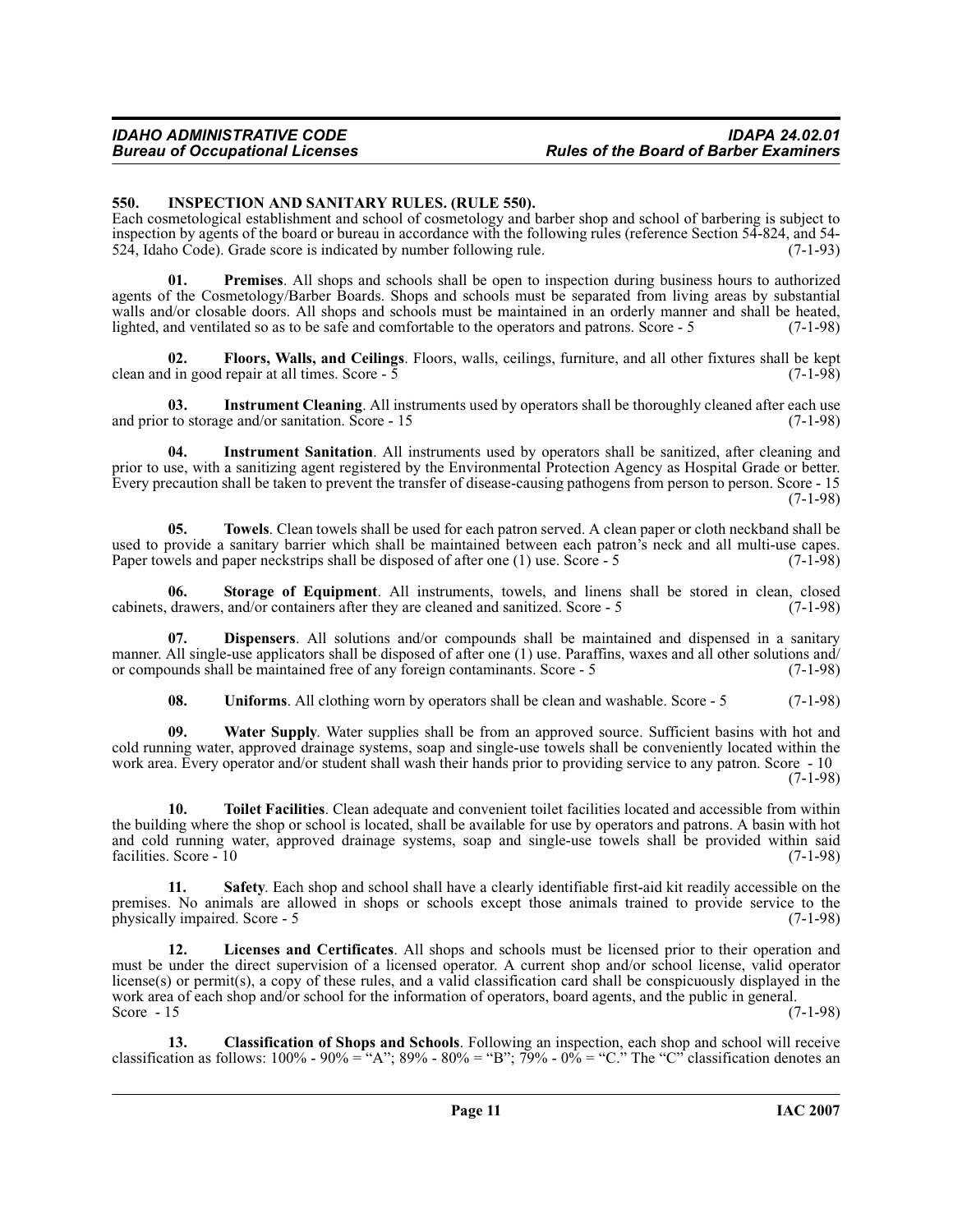unacceptable rating and improvements are required within thirty (30) days for continued operation. (7-1-98)

IDAHO BOARD OF BARBER EXAMINERS Bureau of Occupational Licenses Owhyee Plaza, 1109 Main Street, Suite 200 Boise, Idaho 83702 (7-1-93)

#### <span id="page-11-0"></span>**551. -- 574. (RESERVED).**

### <span id="page-11-1"></span>**575. DISCIPLINE (RULE 575).**

#### <span id="page-11-3"></span><span id="page-11-2"></span>**01. Proposed Fines**.

| <b>VIOLATION</b>                                                                                                                                                                                                                                                                     | <b>MAXIMUM FINE</b><br>(each violation) |
|--------------------------------------------------------------------------------------------------------------------------------------------------------------------------------------------------------------------------------------------------------------------------------------|-----------------------------------------|
| <b>Operating An Unlicensed Establishment/School.</b>                                                                                                                                                                                                                                 |                                         |
| Includes: Failure to obtain original license (includes change of ownership or location);                                                                                                                                                                                             | \$ 500                                  |
| Failure to renew license:                                                                                                                                                                                                                                                            | \$250                                   |
| <b>Unlicensed Practice.</b>                                                                                                                                                                                                                                                          |                                         |
| Includes: Failure to renew license:                                                                                                                                                                                                                                                  | \$ 250                                  |
| Practice beyond the scope of license/permit;                                                                                                                                                                                                                                         | \$ 250                                  |
| Practice with an altered license/permit.                                                                                                                                                                                                                                             | \$1,000                                 |
| <b>Allowing Unlicensed Practice.</b><br>Includes: Owners, Employees, Renters/Leasees, Partners, Family Members,<br>Others.                                                                                                                                                           | \$1,000                                 |
| <b>Practice In An Unlicensed Establishment.</b><br>Includes: Owners, Employees, Renters/Leasees, Partners, Family Members,<br>Others.                                                                                                                                                | \$ 250                                  |
| Failing To Allow The Inspection Of An Establishment.<br>Includes: Failure to admit investigator during business hours;<br>Obstructing/hindering the inspection process;<br>Threatening or exerting physical harm to investigators;<br>Allowing acts of obstruction or harm to occur. | \$1,000                                 |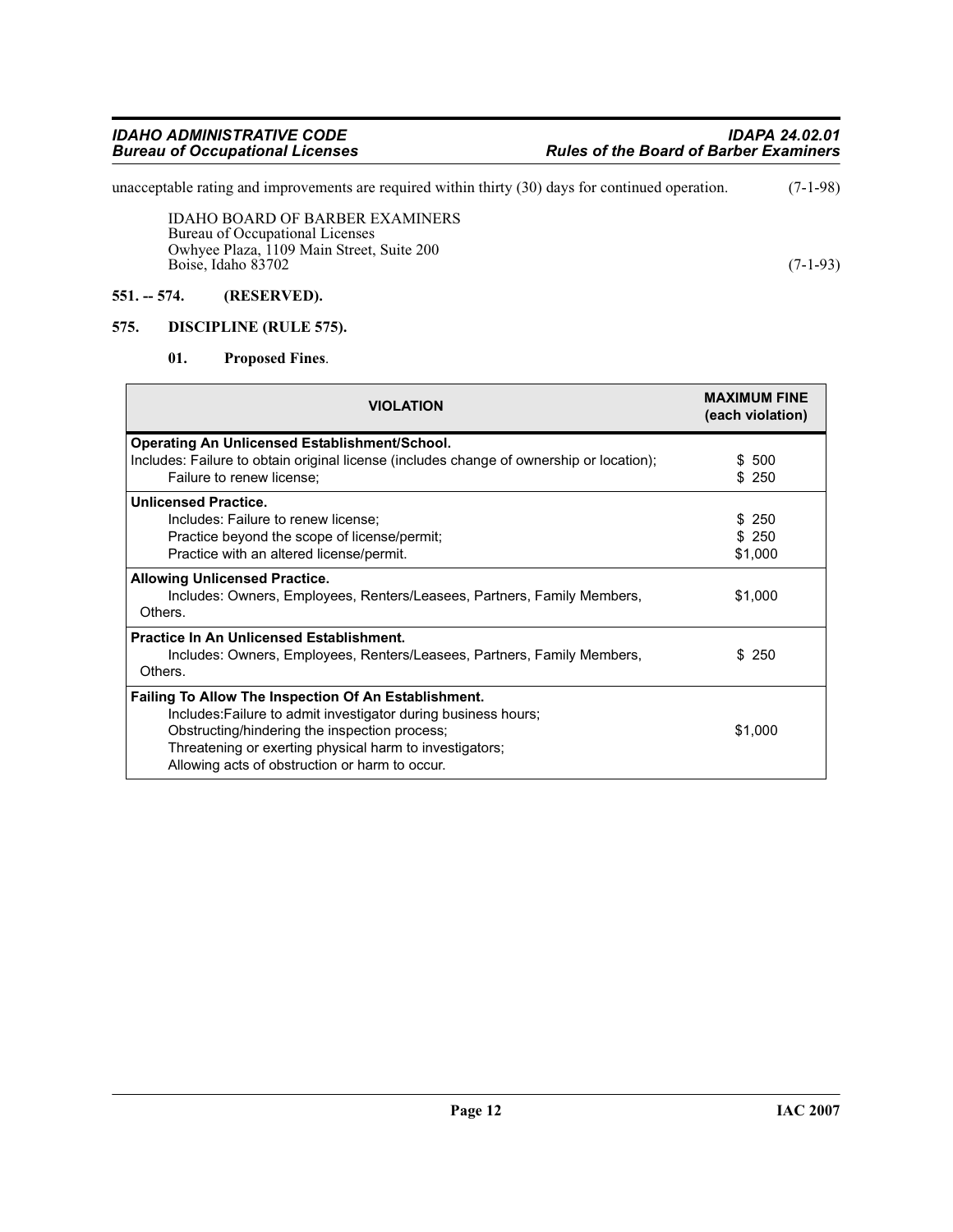| <b>VIOLATION</b>                                                                                                                                                                                                                                                                                                                                                                                                                                                                                                                                                                                                                                                                                                                                                                                                                                                                                                                                             | <b>MAXIMUM FINE</b><br>(each violation) |
|--------------------------------------------------------------------------------------------------------------------------------------------------------------------------------------------------------------------------------------------------------------------------------------------------------------------------------------------------------------------------------------------------------------------------------------------------------------------------------------------------------------------------------------------------------------------------------------------------------------------------------------------------------------------------------------------------------------------------------------------------------------------------------------------------------------------------------------------------------------------------------------------------------------------------------------------------------------|-----------------------------------------|
| <b>Failing To Correct Unacceptable Conditions Within 30 Days.</b><br>Includes: Failure to separate other business/living areas;<br>Failure to maintain floors, walls, ceilings in good repair;<br>Failure to adequately clean instruments;<br>Failure to adequately sanitize instruments;<br>Failure to use clean towels:<br>Failure to maintain sanitary barrier with multi-use capes;<br>Failure to appropriately store instruments/equipment;<br>Failure to appropriately maintain/dispense products;<br>Failure to wear clean washable clothing;<br>Failure to maintain approved water supply;<br>Failure to maintain approved toilet facilities;<br>Failure to wash hands prior to service;<br>Failure to provide first aid kits;<br>Failure to keep pets or birds out of establishment;<br>Failure to prevent fire or safety hazard;<br>Failure to conspicuously display required certificates;<br>Failure to conspicuously display required licenses. | \$ 250                                  |

#### (3-18-99)

<span id="page-12-4"></span>**02. Fine in Addition to Other Discipline**. In addition to the above schedule of fines, the Board may impose a fine of up to one thousand dollars (\$1000) in addition to the revocation, suspension, or refusal to issue of any certificate or license and may recover the costs and fees incurred in the investigation and prosecution of a license<br>for the violation of any provision of the licensure act. (3-18-99) for the violation of any provision of the licensure act.

<span id="page-12-3"></span>**03. Costs and Fees in Disciplinary Proceeding**. The Board may order all licensed practitioners to pay the costs and fees incurred by the Board in the investigation or prosecution of the licensee for violation of Section 54-<br>516, Idaho Code. (3-18-99) 516, Idaho Code.

#### <span id="page-12-0"></span>**576. -- 599. (RESERVED).**

<span id="page-12-1"></span>

| 600. | <b>RULEMAKING HISTORY PRIOR TO JULY 1, 1993 (RULE 600).</b>               |            |
|------|---------------------------------------------------------------------------|------------|
|      | AS ADOPTED April 20, 1992; EFFECTIVE May 11, 1992; REISSUED July 1, 1993. | $(7-1-93)$ |

<span id="page-12-2"></span>**601. -- 999. (RESERVED).**